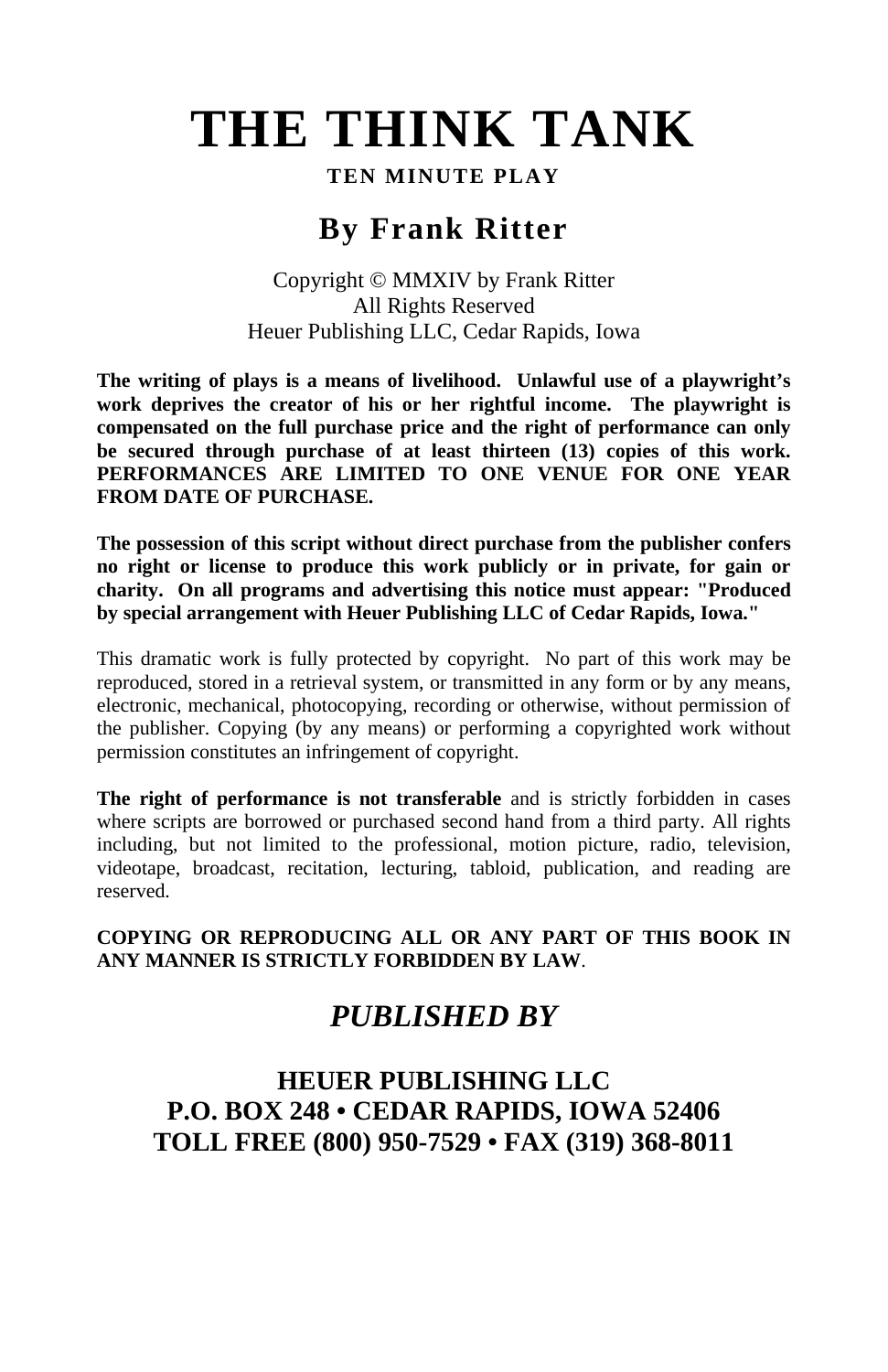# **THE THINK TANK By Frank Ritter**

**SYNOPSIS:** At times like this, a man needs ideas. Good, bad, small, and brilliant ideas.. Zoom-in on Man's Mind, with help from the emotions department and the imagination department, as he wrestles with ambitious new ideas that just may save his job and his company. And watch as the mind chooses which idea will prevail. The answer may surprise you in *THE THINK TANK.*

| THINK TANK.                                            |                                        |
|--------------------------------------------------------|----------------------------------------|
| <b>CAST OF CHARACTERS</b>                              |                                        |
| $(6 \text{ male}, 3 \text{ female}, 3 \text{ either})$ |                                        |
|                                                        |                                        |
|                                                        | trim physic, glasses                   |
|                                                        | optional. (37 lines)                   |
|                                                        | $\therefore$ Young to mid-age, pretty, |
|                                                        | but not "sexy". Dressed in             |
|                                                        | flowing white gown or                  |
|                                                        | anything white and flowing             |
|                                                        | that gives an "angel"                  |
|                                                        | impression (no wings).                 |
|                                                        | $(2 \text{ lines})$                    |
| BAD IDEA (m)                                           | Adult; Costume<br>that                 |
|                                                        | denotes "bad": perhaps                 |
|                                                        | black-cloaked with a                   |
|                                                        | mustache. (9 lines)                    |
|                                                        |                                        |
|                                                        | small of stature, definitely           |
|                                                        | and obviously the smallest             |
|                                                        | person on the<br>stage.                |
|                                                        | Costume can be normal                  |
|                                                        | street wear. (5 lines)                 |
|                                                        | Older adult; an "Einstein"             |
|                                                        | type." $(12 \text{ lines})$            |

2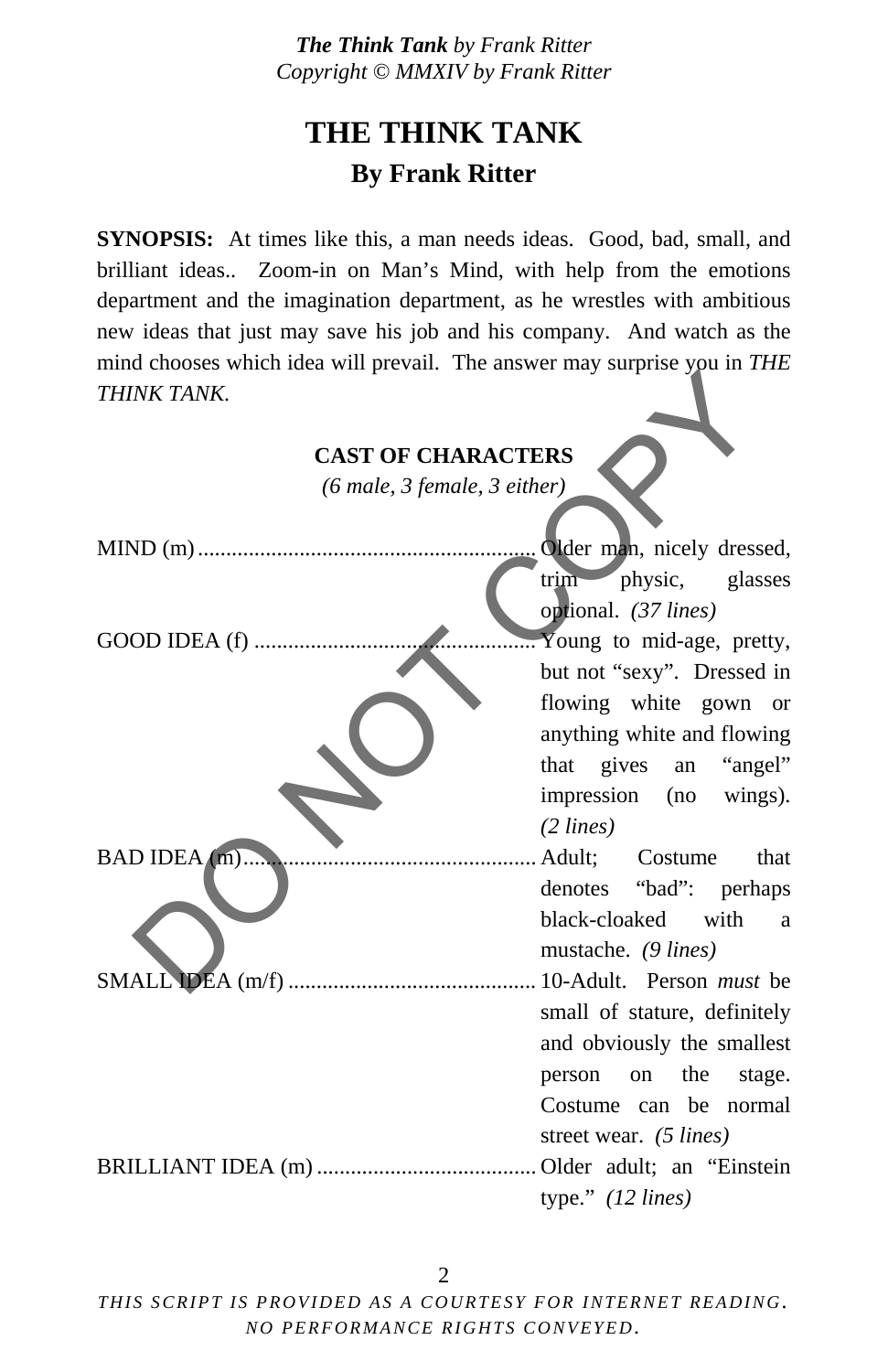|                                                                 | must be HUGE or made up         |
|-----------------------------------------------------------------|---------------------------------|
|                                                                 | to appear both tall and very    |
|                                                                 | rotund to the audience.         |
|                                                                 | $(4$ lines)                     |
|                                                                 |                                 |
|                                                                 | costume: a cocktail dress       |
|                                                                 | with high heels. (6 lines)      |
| BOLD, BRAVE, AND DARING IDEA (m)  20-40, excellent physic;      |                                 |
|                                                                 | dressed<br>like<br>costume:     |
|                                                                 | Zorro. (6 lines)                |
|                                                                 | voice<br>off-stage              |
|                                                                 | $(3$ lines)                     |
|                                                                 | off-stage<br>voice              |
|                                                                 | $(3$ lines)                     |
| IMAGINATION DEPT. (m)                                           | . Adult,<br>off-stage<br>voice. |
|                                                                 | $(4$ lines)                     |
| EMOTIONS DEPT. (f)                                              | Adult,<br>voice.<br>off-stage   |
|                                                                 |                                 |
|                                                                 | $(8 \text{ lines})$             |
| <b>DURATION: 10 minutes</b>                                     |                                 |
|                                                                 |                                 |
| <b>SCENE:</b> Inside late-thirties or early-forties man's head. |                                 |
| <b>TIME: Present</b>                                            |                                 |
|                                                                 |                                 |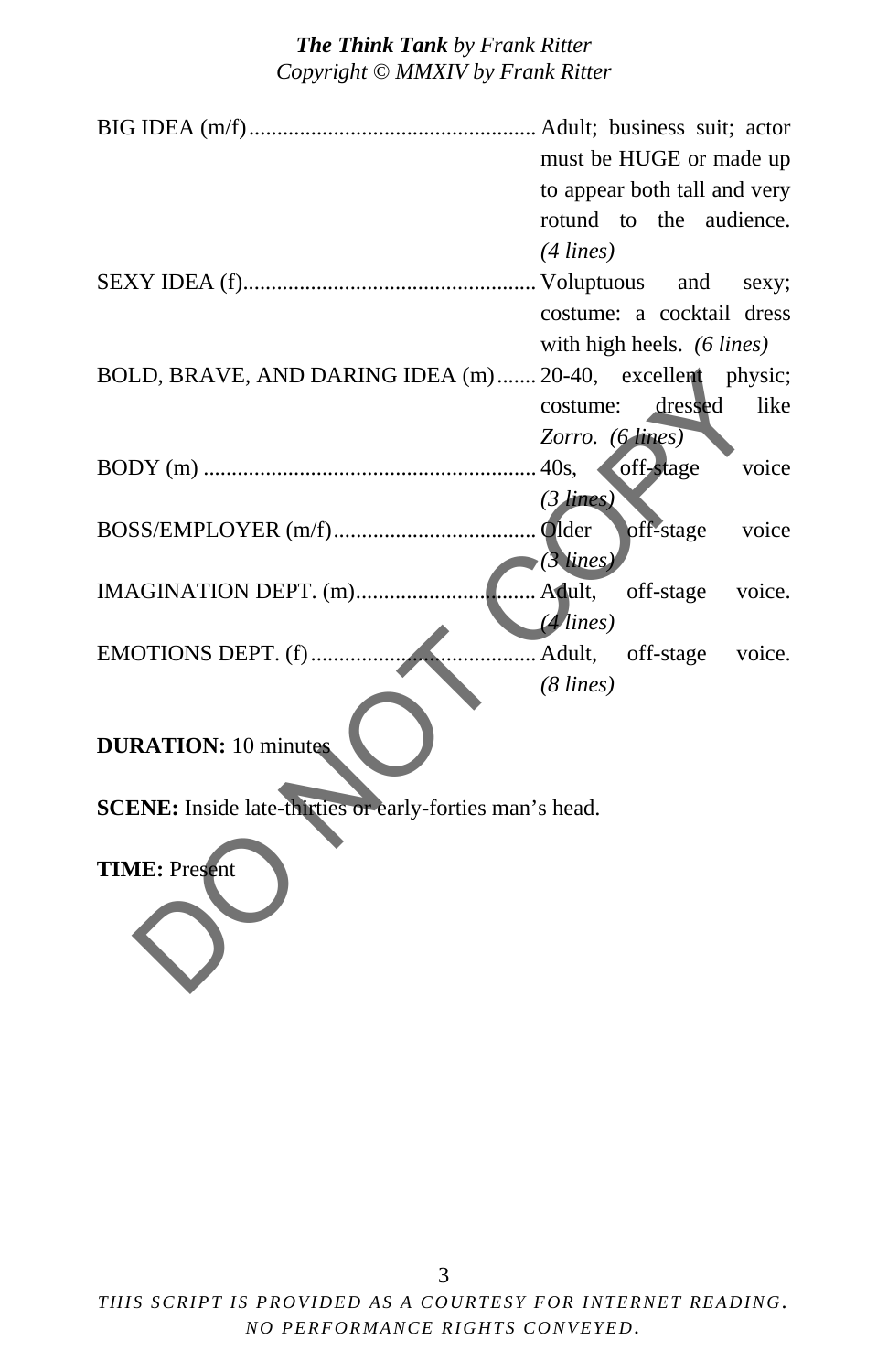#### **STAGING AND PROPS**

The stage must appear to be the inside of a head, but not gory, and not necessarily recognizable for what it is. Whatever will make a non-gory interior head, director's choice. At upstage rear, two large holes that look like eyes, out of which "MIND" can peer. The holes are one to two feet apart. On the wall, left and right of the "eyes" are two large breaker switches (think Frankenstein movies). Above LEFT switch, which is to the left of the left eye, the large words: ENGAGE BRAIN, immediately below "Engage Brain" is word "ON", below the switch is word "OFF." Above RIGHT switch, which is to the right of the right eye, the large word: SPEAK, immediately below "Speak" is word "ON", below the switch is word "OFF." Small business desk and chair; nothing on desk but an "intercom" box with a variety of buttons – the more visible buttons the better.  $\overline{12}$  straight-back chairs grouped together, facing audience. Only 7 will be sat upon, but more than 7 are necessary so cast can move around. eye, the large words: ENGAGE BRAIN, immediately below "Engage"<br>in" is word "ON", below the switch is word "OFF." Above RIGHT.<br>col. which is to the right of the right eye, the large word: SPEAK<br>electately below "Speak" is w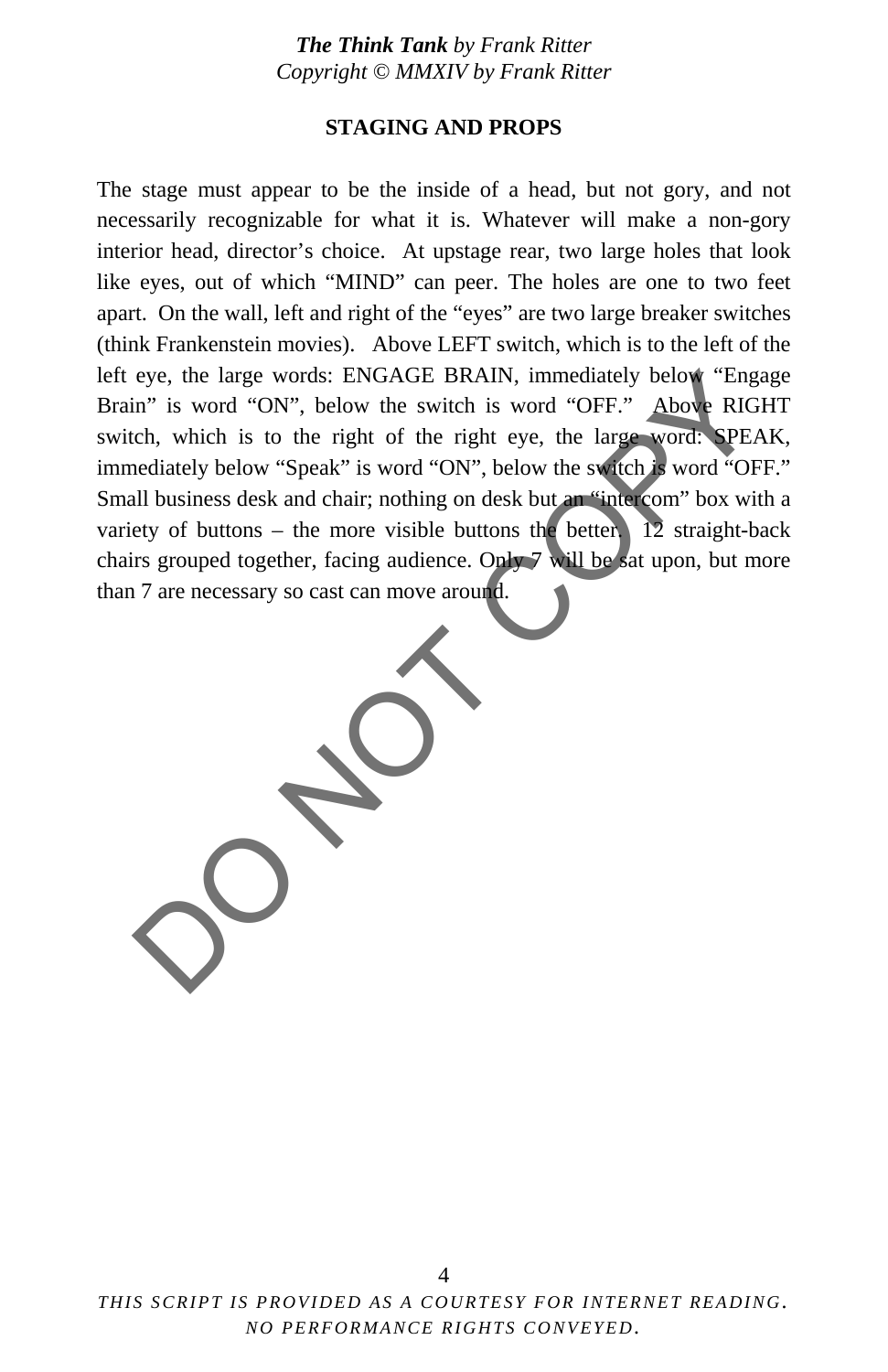#### **SCENE 1**

*AT RISE: Mind is in front of the "eyes", looking out, his back to the audience* 

**MIND:** Hmm, I wonder what the Boss wants.

**BOSS/EMPLOYER:** *(Off-stage.)* Welcome back, Gary. I hear you had a great vacation. But now that you're back, you need to know that we're up against the wall. If we don't come up with something soon, we're out of business…and I mean soon!

*Without looking at the switches, MIND throws "speak" switch to "on."* 

- **BODY:** *(Off-stage.)* Jeez, Boss, I don't know. Things seem pretty good to me.
- **BOSS/EMPLOYER:** *(Off-stage.)* Seem pretty good to you? Have you lost your mind? Didn't you hear what I just said?

*Recognizing his error, MIND rapidly throws the "speak" switch to off. He then throws the "engage brain" switch to "on", followed by the "speak" switch to "on".*  that we're up against the wall. If we don't come up with something<br>soon, we're out of business...and I mean soon!<br>hout looking at the switches, MIND throws "speak" syitch to "on."<br>DY: (Off-stage.) Jeez, Boss, I don't know.

We're going out of business unless-

- **BODY:** *(Off-stage. Cuts off BOSS.)* Sorry, Boss, I've still got some jet lag. What I meant to say is that I'll get right on it.
- **BOSS/EMPLOYER:** *(Off stage.)* That's better. You know I'm counting on you. All of our incomes are at stake here! And I mean all $\blacksquare$
- **MIND:** *(To himself.)* That was stupid…easy now…just relax. *(Throws "speak" switch to "off" and then presses intercom button.)*  Emotions Department?
- **EMOTIONS DEPARTMENT:** *(Off-stage.)* Yes?

**MIND:** How's Body doing?

- **EMOTIONS DEPARTMENT:** *(Off-stage.)* He's running high and getting near red line, but holding now.
- **MIND:** All right, but keep me informed…especially if he starts edging toward red line again.

5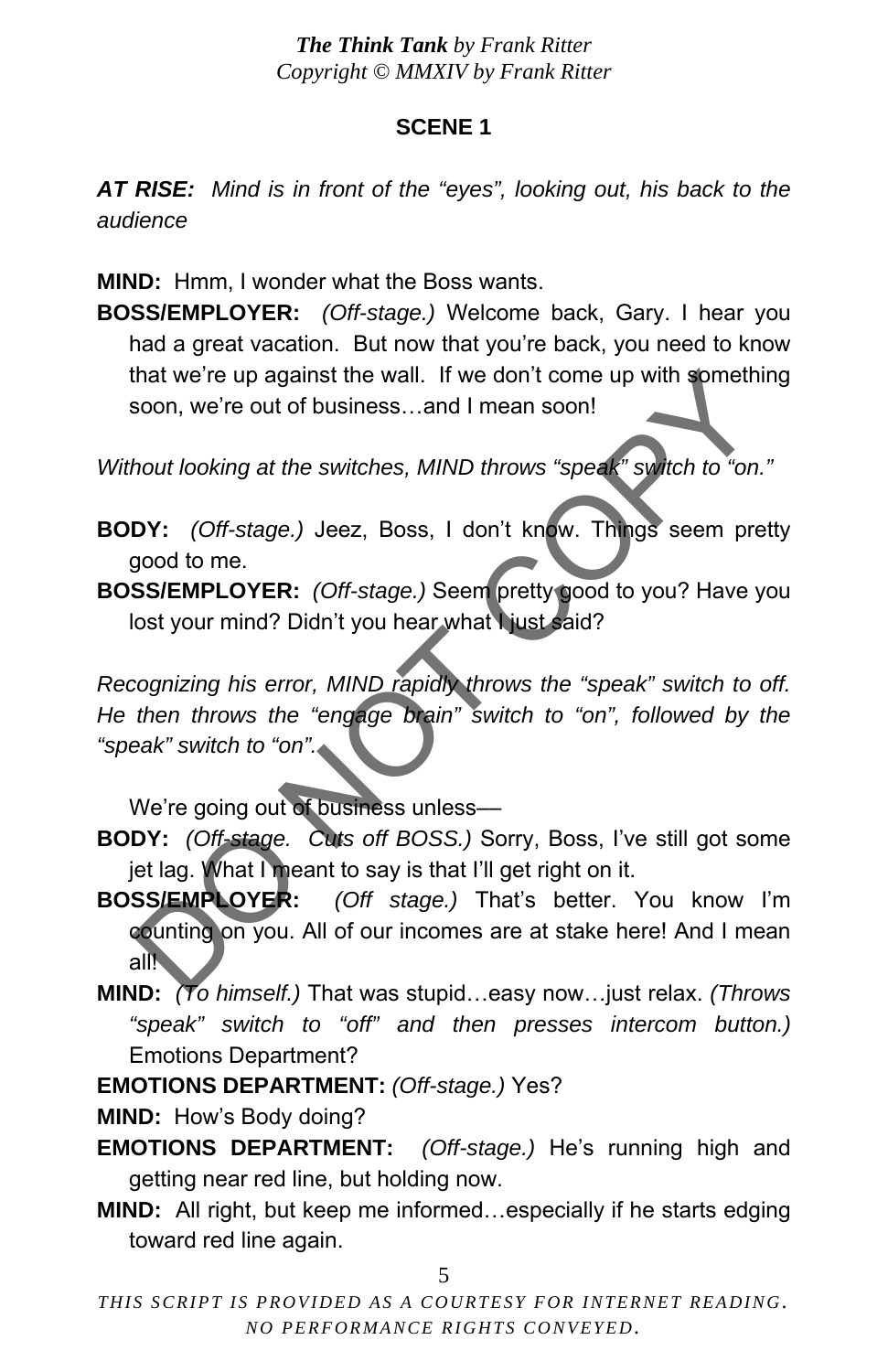**EMOTIONS DEPARTMENT:** All right.

**MIND:** *(Pushes another button on intercom.)* Imagination Department?

**IMAGINATION DEPARTMENT:** *(Off-stage.)* At your beck and call.

**MIND:** You know Imagination, you drive me nuts.

**IMAGINATION DEPARTMENT:** *(Off-stage, Chuckling.)* You know that's why you love me…and rely on me to get Body out of trouble.

**MIND:** Yeah, well, I need you again. So, send in some ideas. I don't want any that are Flakey, Stupid or Childish, and I especially don't want any Weak ones—they always have to be propped up with another idea or two.

**IMAGINATION DEPARTMENT:** *(Off-stage.)* What about Bad Ideas? **MIND:** Send in the worst one. I need to keep an eye on him.

**IMAGINATION DEPARTMENT:** *(Off-stage.)* Okay. When do you want them?

**MIND:** Immediately! This is a crisis! Get those ideas in here now!

*GOOD, BAD, SEXY, BIG, BOLD BRAVE AND DARING, BRILLIANT and SMALL IDEAS all enter and sit; SMALL IDEA sits farthest from MIND, but next to BRILLIANT IDEA.*  want any that are Flakey, Stupid or Childish, and I especially don<br>
want any Weak ones—they always have to be propped up with<br> **NONTATION DEPARTMENT:** (Off-stage.) What about Bad Ideas?<br> **ID:** Send in the worst one. I need

**MIND:** Body is in big trouble, and it's up to us to save him and his job.

*The following dialogue is blurted out simultaneously by all but SMALL IDEA, who says nothing.* 

**GOOD IDEA:** I can deal with this!

**BAD IDEA:** Just what I've been waiting for!

**BRILLIANT IDEA:** Let me see…how can I…

**BIG IDEA:** Now's my chance!

**SEXY IDEA:** Ummm, sounds like fun!

**BOLD, BRAVE, AND DARING IDEA:** I will handle this!

**MIND:** *(Interrupting.)* Quiet! Settle down! Don't come at me all at once. I need some order here.

**EMOTIONS DEPARTMENT:** *(Off-stage.)* Mind! Mind! Can you hear me?

6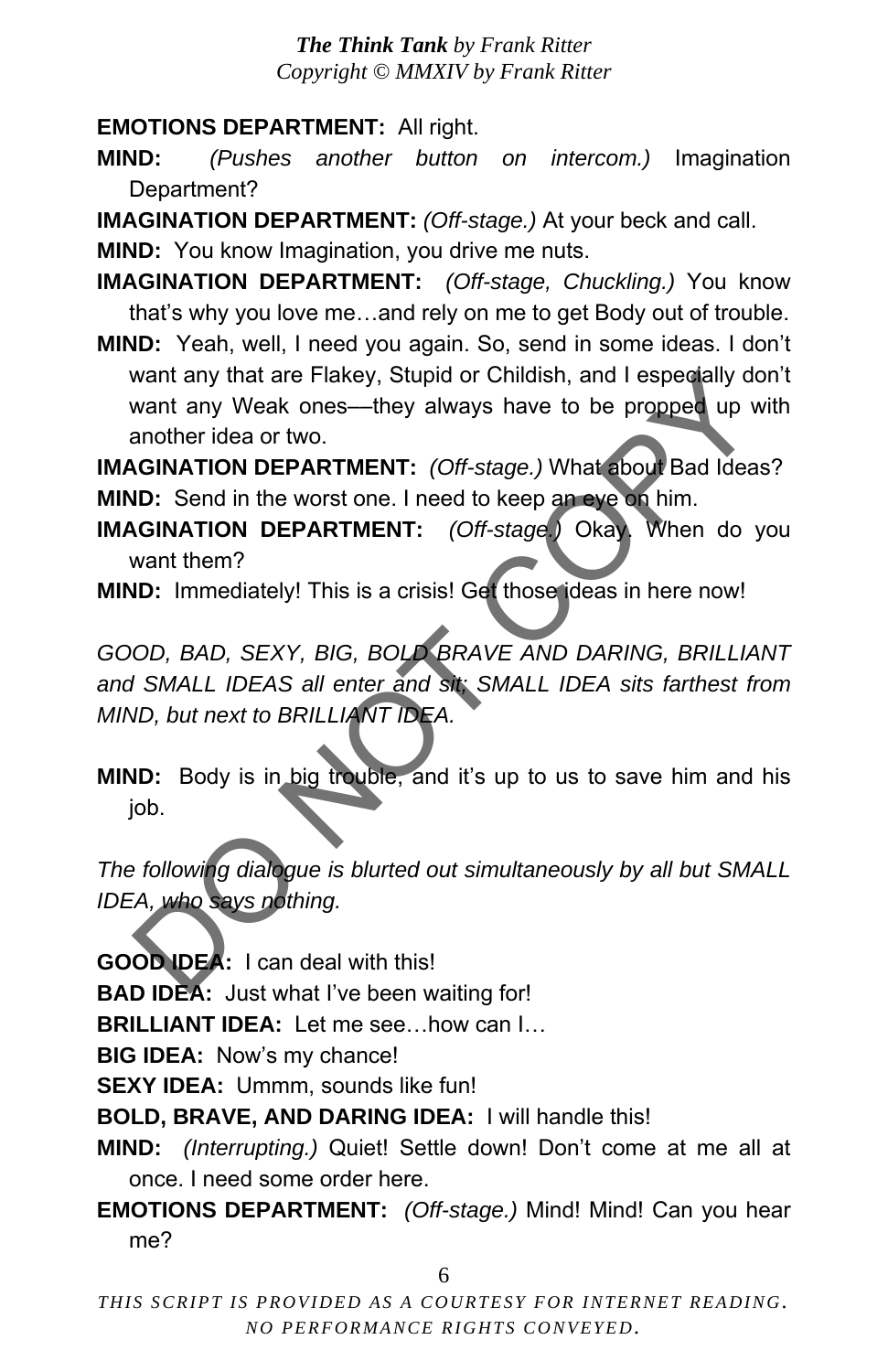**MIND:** *(Presses intercom button.)* I'm here, Emotions.

- **EMOTIONS DEPARTMENT:** *(Off-stage)* What's happening? He's racing toward red line. Wait…wait…Okay, he's calming down. He's holding, but just below red line.
- **MIND:** Thanks for the heads-up. I'll keep better control over you.
- **EMOTIONS DEPARTMENT:** *(Off-stage.)* It's best that way…Mind, you know, even though I'm on your side, I won't have any choice– –if Body crosses red line I'll have to throw you into panic mode. Sorry, but it's the rules.
- **MIND:** I understand. Please keep me informed. *(Releases intercom button and addresses the ideas.)* I need all of you to calm down. This is a very serious matter. Small Idea, I noticed you didn't blurt out anything. Sorry, but it's the rules.<br>
ID: 1 understand. Please keep me informed. (Releases intercon<br>
button and addresses the ideas.) I need all of you to call down<br>
This is a very serious matter. Small Idea, I noticed you didn't bl
- **SMALL IDEA:** It doesn't do any good, 'cause nobody ever listens to me.

**BAD IDEA:** Oh, quit whining!

- **MIND:** *(Looks hard at BAD IDEA, but speaks to SMALL IDEA.)* I see. Well…let's get on with it.
- **BIG IDEA:** It seems to me that I am exactly what is called for...a really Big Idea!
- **BOLD, BRAVE, AND DARING IDEA:** Yeah, right. We need to save the day–and that's what *I* do best. If ever there was a situation designed specifically for a Bold, Brave and Daring Idea…this is it!
- **BRILLIANT IDEA:** Nonsense! I am what is needed. Team me with one of the others and I'm unbeatable.
- **BIG IDEA / BOLD, BRAVE, AND DARING IDEA:** Like me!
- **MIND:** *(Waiving off BIG IDEA, and BOLD, BRAVE AND DARING IDEA.)* I'm sorry, I know you're a Brilliant Idea, but I can't trust you.

**BOLD, BRAVE, AND DARING IDEA:** Wow! That was a low blow. If I were you, Brilliant, I wouldn't stand for that kind of treatment.

- **BRILLIANT MIND:** *(Blustering. To BOLD, BRAVE AND DARING.)*  Quiet! *(To MIND.)* What do you mean, you can't trust me? I'm the only one who gets the job done.
- **MIND:** You're too erratic and undependable.
- **BRILLIANT IDEA:** (Really blustering now.) Wha…Wha…What are you talking about? I'm as dependable as they come!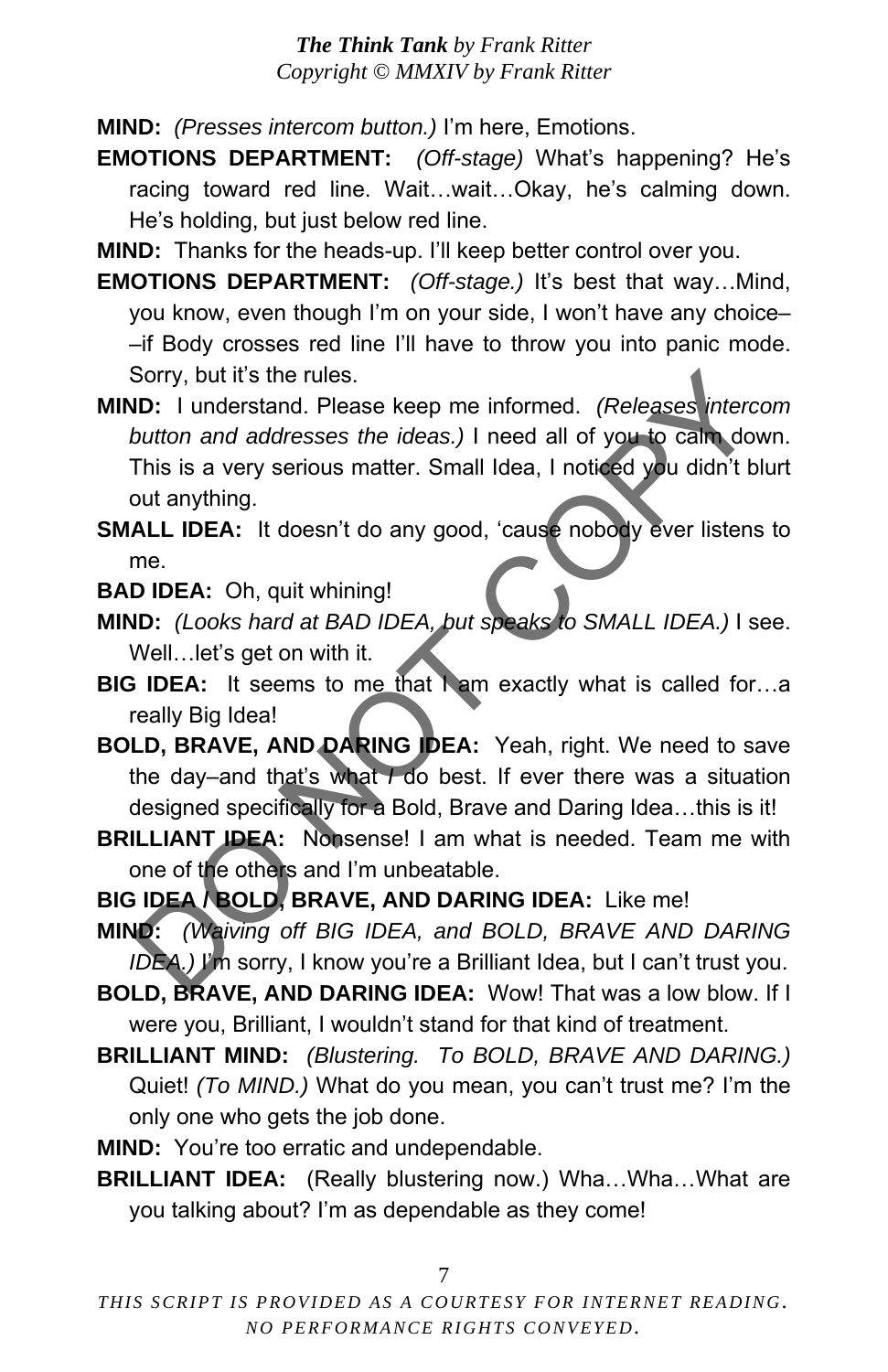- **MIND:** No, you're not! *(To ALL.)* As your ideas flit in and out of other minds, you look for bodies in need––right? *(Directly to BRILLIANT IDEA.)* Nearly a century ago you put those guys, Daimler and Benz together.. Daimler had the engine, named after his lead engineer's daughter, and Benz had the body ––and *(Clapping his hands.)* BAM! the Mercedes-Benz was born. Remember?
- **BRILLIANT IDEA:** Of course I remember. It was brilliant, if I do say so myself, but you seem to be proving my point.
- **MIND:** Am I? You didn't do that by yourself because you had Good Idea with you.
- **GOOD IDEA:** Thank you. Brilliant Idea was leading the others to believe he did it all by himself.
- **BRILLIANT IDEA:** *(Winking at GOOD IDEA.)* We did it together... because we make a terrific team.
- **MIND:** Yes, you do. The problem is that you don't always team with Good Idea. Some decades later, you were in Detroit and decided to do it again. Remember?
- **BRILLIANT IDEA:** *(Subdued.)* Well, yes, I seem to have a vague…very vague…recollection of that.
- **MIND:** Yeah, I'll bet you do. Only this time you didn't have Good Idea with you…Oh no, you were traveling with Bad Idea, and *(Clapping his hands.)* BAM! The Edsel was born! **ID:** Am 1? You didn't do that by yourself because you had Goor<br>
De IDEA: Thank you. Brilliant Idea was leading the others to<br>
Delive he did it all by himself.<br>
ILLIANT IDEA: (Winking at GOOD IDEA) We did it together.<br>
Dec
- **BAD IDEA:** That was definitely one of my better ones.
- **BRILLIANT IDEA:** Oh, shut up. You're just a Bad Idea that can be found on any street corner.
- **BAD IDEA:** Oh yeah? See if I ever help you again.
- **BRILLIANT IDEA:** I should be so fortunate.
- **MIND:** Quiet down. Brilliant Idea, I'm sorry, but I just can't trust you to do the right thing.

*BRILLIANT IDEA looks dejected.* 

#### **SMALL IDEA:** What about––

**MIND:** *(Interrupting SMALL IDEA.)* Not now. Frankly, I'm not sure why I even allowed you in here.

*SMALL IDEA looks dejected.* 

8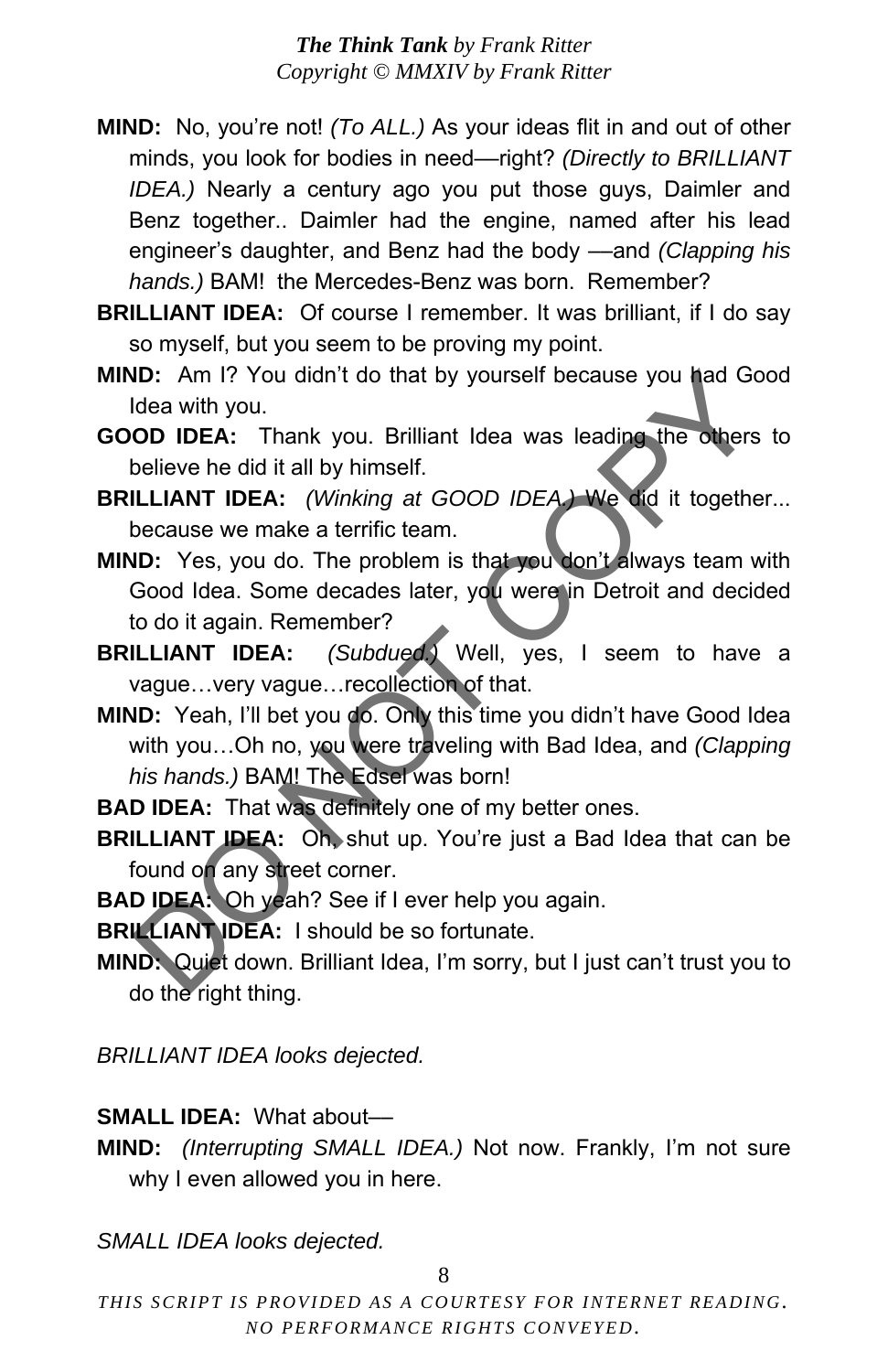**SEXY IDEA:** Mind, you know, sex sells. Perhaps a Sexy Idea is exactly what is needed. People seem to fall all over themselves to be involved with me.

**EMOTIONS DEPARTMENT:** *(Off-stage.)* Mind! Mind! Body just inched up a bit. He's getting very close to red line. He's so close, in fact, that I had to take the safety cover off the panic button.

**MIND:** *(At intercom.)* Sorry. Sexy Idea was speaking. Is he holding?

**EMOTIONS DEPARTMENT:** *(Off-stage.)* I see. Well, yes, but barely. He keeps looking at his watch. He has party plans later and is getting anxious.

*MIND removes finger from intercom.* 

**SEXY IDEA:** Oh boy! Not again! Remember the last year?

*SMALL and BRILLIANT IDEAS have a short, serious, quietlywhispered conversation while others are talking.* 

- **MIND:** Do I ever! Body's partying had me so dizzy I could barely function.
- **SEXY IDEA:** You think you had it rough. I couldn't get out of the Imagination Department, and those guys in there are buds with Bad Idea. *(She sticks her tongue out at BAD IDEA)* OTIONS DEPARTMENT: (Off-stage.) I see. Well, yes, but barely<br>He keeps looking at his watch. He has party plans later and is<br>getting anxious.<br>ND removes finger from intercom.<br>XY IDEA: Oh boy! Not again! Remember the last ye
- **MIND:** I vaguely remember that, too...but this isn't getting us anywhere. We need to focus.
- **BOLD, BRAVE, AND DARING IDEA:** I think if you team me with Good and Brilliant Ideas we can really pull this off. We're just what's needed.
- **MIND:** Sorry, past experience tells me that the combination of the three of you might overwhelm Boss. Body needs something more subtle.
- **SMALL IDEA:** *(Standing up.)* I think––

**MIND:** Small Idea, I told you to-

- **BRILLIANT IDEA:** *(Cutting MIND off.)* Let him speak. He may be the solution.
- **MIND:** All right. Perhaps I've been a bit hasty.

9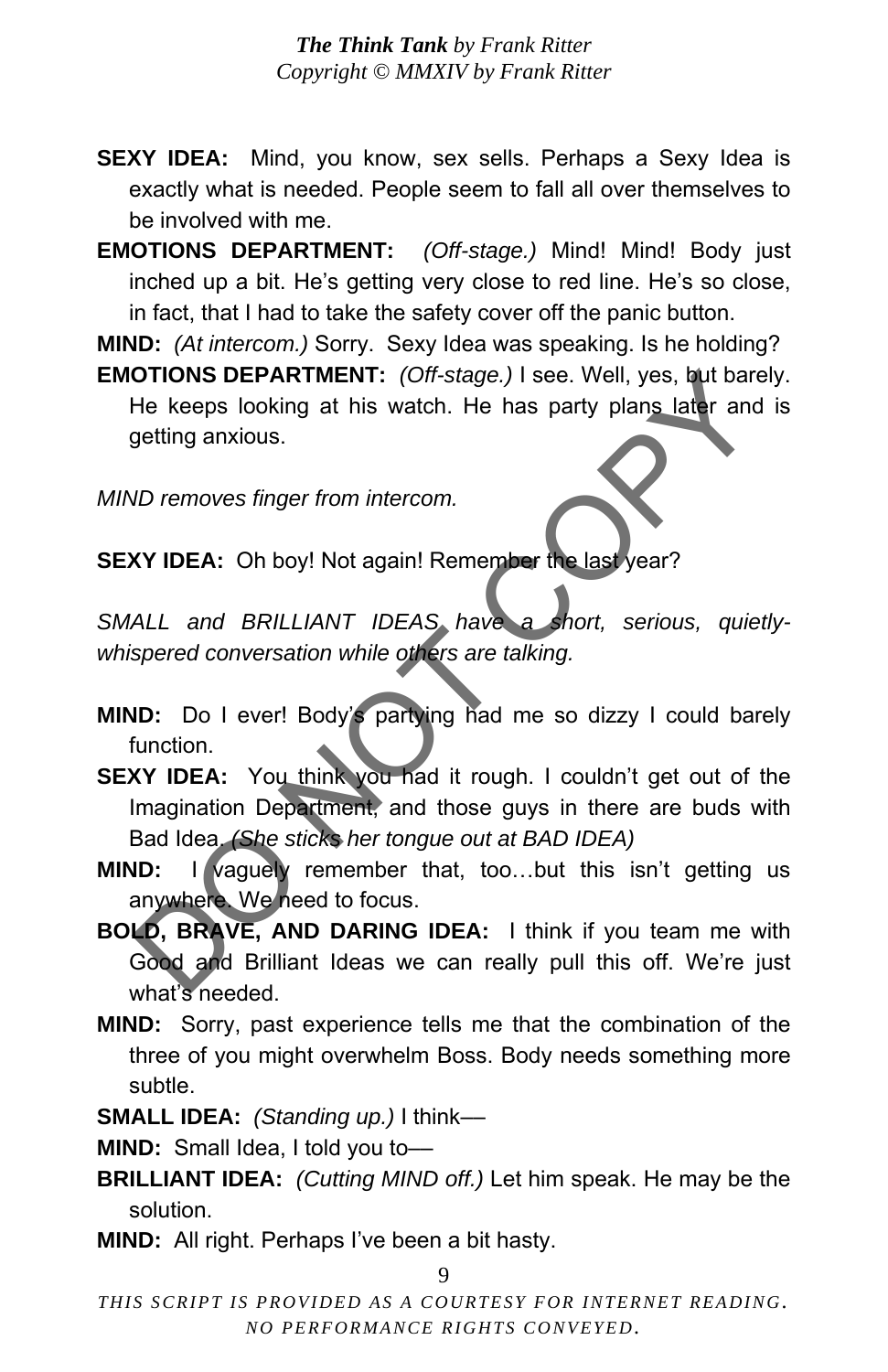**SMALL IDEA:** I have the advantage of being able to grow…to change as needed, unlike other ideas. Because I'm a Small Idea I won't frighten off Boss, and I know I can do this.

**BRILLIANT IDEA:** He and I have discussed this, and I believe it is possible, but it will take all of us to make it work.

**BAD IDEA:** I'm available.

**MIND:** *(Frowns at BAD IDEA, and to SMALL IDEA.)* Go on.

**SMALL IDEA:** First, I team with Good Idea and Brilliant Idea. Then, as I grow, we add Bold, Brave and Daring Idea. Eventually I'll grow into a truly Big Idea that would save the company.

**SEXY IDEA:** What about me?

**MIND:** Perhaps you can come on board later.

**BAD IDEA:** Sexy Idea and I do very well together.

**MIND:** *(Glaring at BAD IDEA, but speaks to SMALL IDEA.)* However,

we must keep Bad Idea away from you.

**BAD IDEA:** That's not fair. I'm an idea, too!

## **ALL IDEAS glare at BAD IDEA**

**MIND:** *(To BAD IDEA.)* Yes, and the more's the pity for it.

**BAD IDEA:** What do you mean? Look at all the work I did in aviation before Brilliant Idea and Bold, Brave and Daring Idea teamed up in the Wright Brothers.

**BOLD, BRAVE AND DARING IDEA:** Oh yeah–disguising yourself as Good Idea. A lot of my friends were shamed for teaming up with you. I mean–people jumping off cliffs and flapping their arms like wings?–Good grief! as I grow, we add Bold, Brave and Daring Idea. Eventually I'll grow<br> **KY IDEA:** What about me?<br> **ID:** Perhaps you can come on board later.<br> **DIDEA:** Sexy Idea and I do very well together<br> **ID:** (Glaring at BAD IDEA, but sp

**BAD IDEA:** That was a rather good one, wasn't it? Well, I got a whole era named after me–the Era of Bad Ideas–and that's more than any of you ever got!

**MIND:** Enough of this incessant bickering. Is Small Idea the best we have?

**BRILLIANT IDEA:** Absolutely!

**BOLD, BRAVE, AND DARING IDEA:** I'll back him. He's got spunk. **BIG IDEA:** Hey, I'll back any idea but him. *(Points at BAD IDEA.)* **SEXY IDEA:** If he promises to try to get me involved, I'll back him.

10